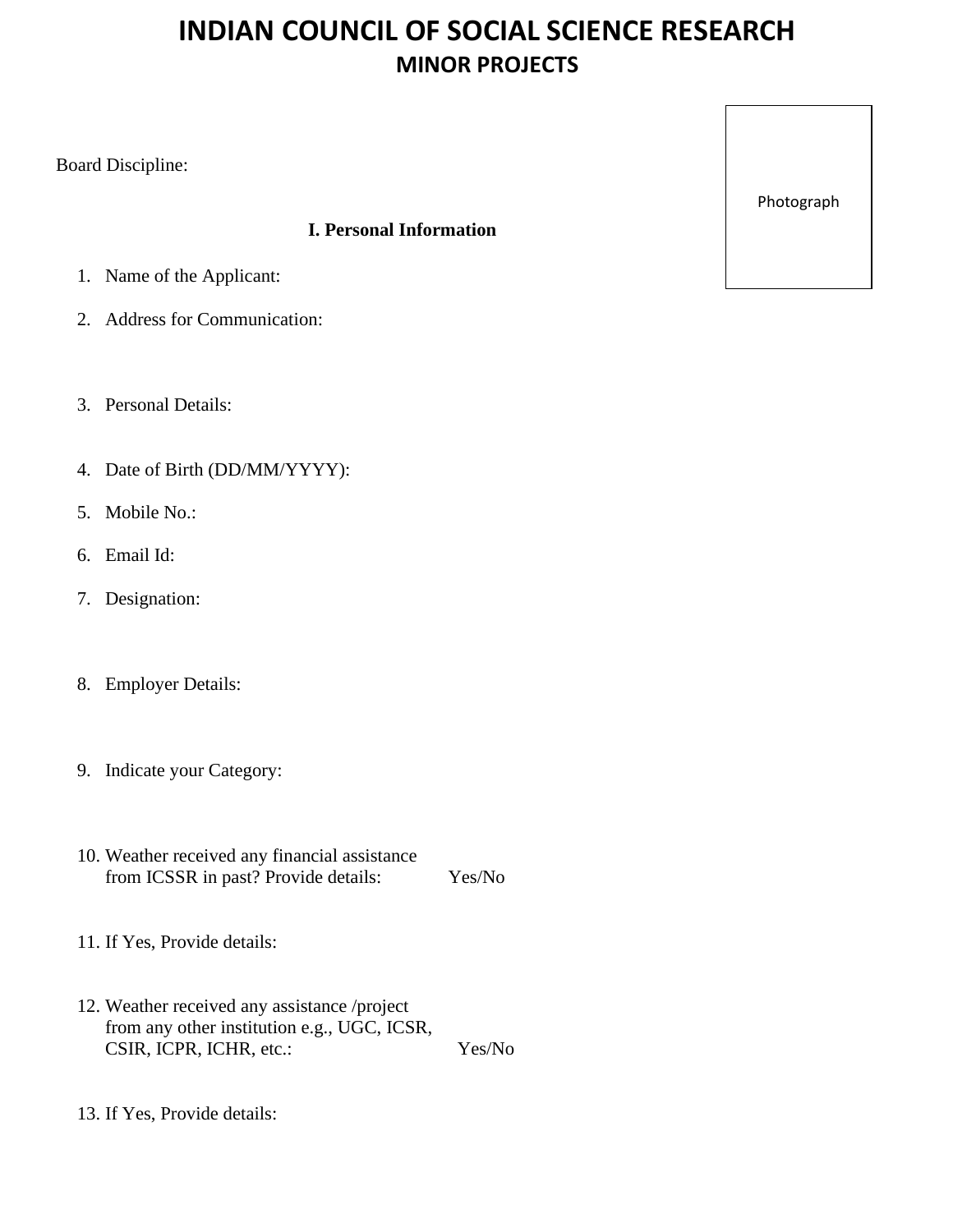# **II. Educational Qualifications**

| <b>Name of Degree</b> | <b>Name of the University</b> | <b>Year of Passing</b> | <b>%of Marks</b> | <b>Disciplines</b> |
|-----------------------|-------------------------------|------------------------|------------------|--------------------|
|                       |                               |                        |                  |                    |
| <b>Masters</b>        |                               |                        |                  |                    |
| M Phil                |                               |                        |                  |                    |
| Ph D.                 |                               |                        |                  |                    |
| Post-Doctoral         |                               |                        |                  |                    |

# **III. Research Experience of the Project Director**

• Projects Completed (Maximum 5):

| <b>Number</b> | <b>Brief Detail (Title and</b><br>supporting Institution) |
|---------------|-----------------------------------------------------------|
|               |                                                           |
| $\mathcal{D}$ |                                                           |
| $\mathbf 3$   |                                                           |
|               |                                                           |
|               |                                                           |

- Ongoing Projects, if any:
- Fellowships
- Ph.D. Guidance
- M.Phil. Guidance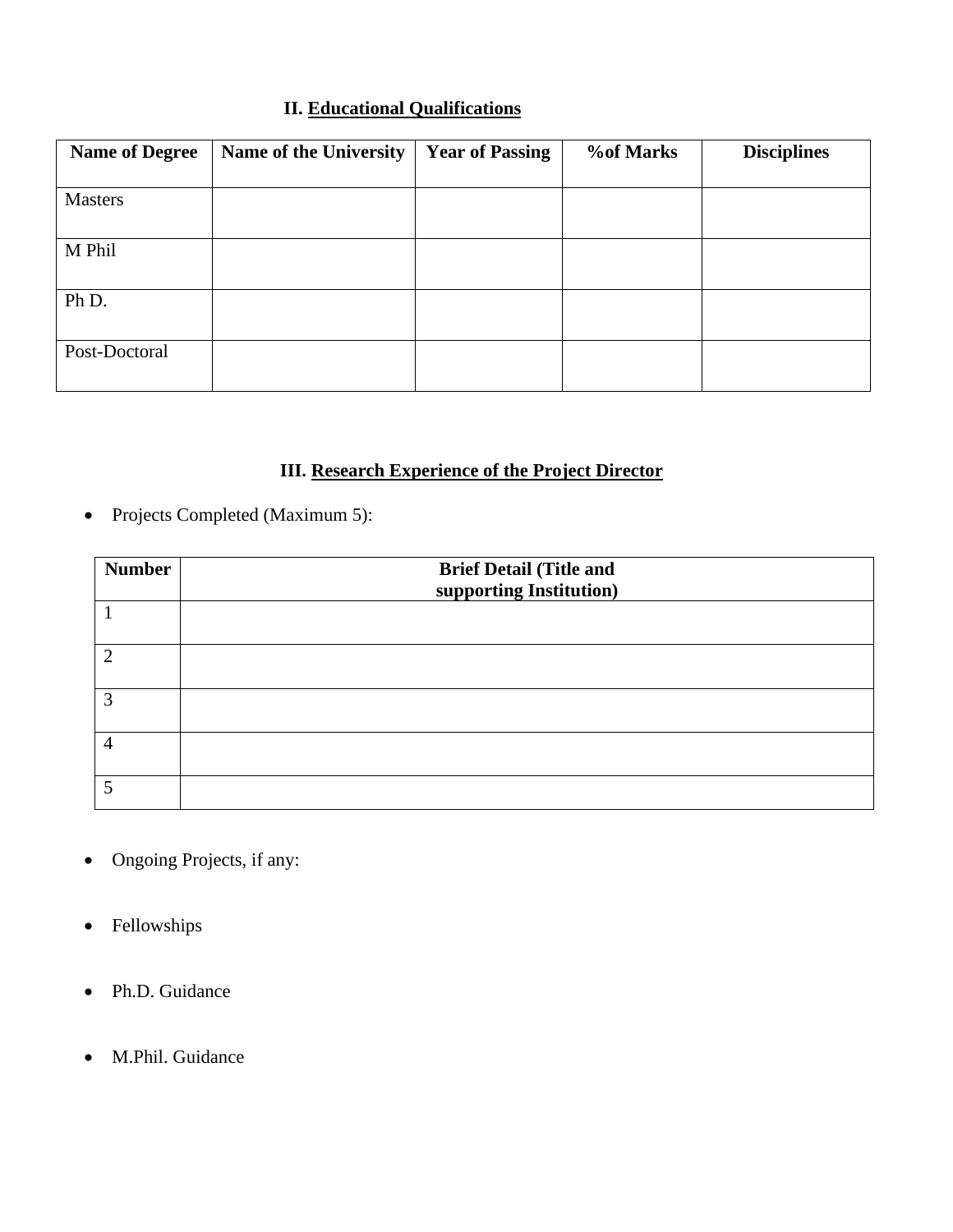• **Papers in Journals, Edited Books/Reports Published, etc. (Details of up to best 5):**

| <b>Title of the Article</b> | Name of the Journal,<br><b>Place of Publication &amp;</b><br><b>Frequency</b> | Month, Year &<br><b>Volume of Publication</b><br>with Page Nos. | Is the Journal Scopus<br>Indexed& UGC CARE list? |
|-----------------------------|-------------------------------------------------------------------------------|-----------------------------------------------------------------|--------------------------------------------------|
|                             |                                                                               |                                                                 |                                                  |
|                             |                                                                               |                                                                 |                                                  |
|                             |                                                                               |                                                                 |                                                  |
|                             |                                                                               |                                                                 |                                                  |
|                             |                                                                               |                                                                 |                                                  |

• **Any other important Academic Achievement (approx 100 words)**

#### **IV. Details of Project Co-Directors (if any, maximum 3)**

| <b>Name</b> | <b>Address</b> | <b>Email Id</b> | Mobile No. | <b>Person Position</b> | <b>Institution</b> |
|-------------|----------------|-----------------|------------|------------------------|--------------------|
|             |                |                 |            |                        |                    |
|             |                |                 |            |                        |                    |
|             |                |                 |            |                        |                    |

# **V. Project Proposal**

- **(i) Title of the Project Proposal:**
- **(ii) Abstract (approx. 200 words)**

## **(iii) Introduction of the Proposed Study (approx. 400 words)**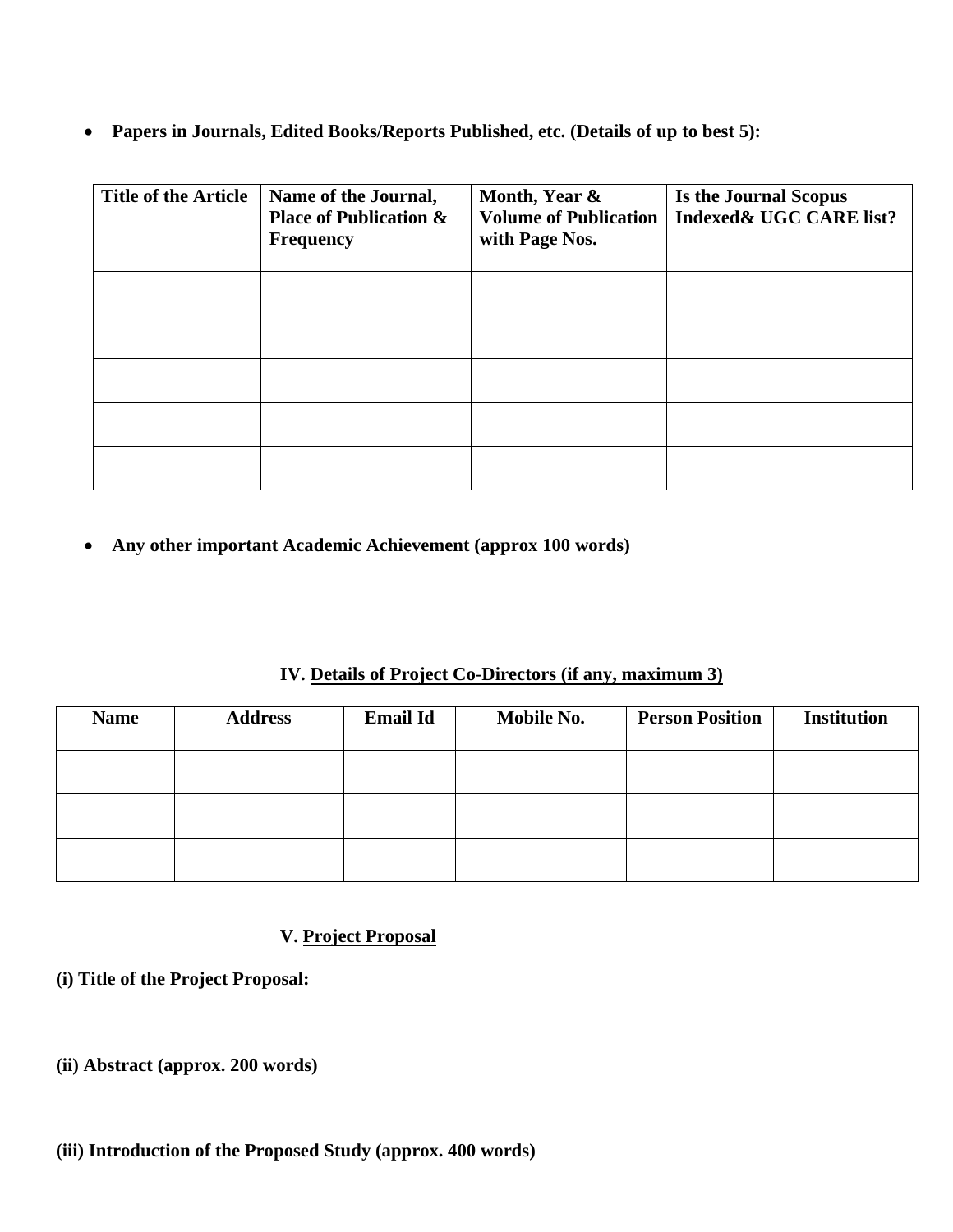**(iv) Major Research Works Reviewed: 1) International and 2) National. Not less than 15 to 20 important works (approx. 400 words):** 

**(v)Identification of Research Gap (approx. 300words):**

**(vi) Objectives of the proposed study (approx. 100-150 words):**

**(vii) Major Research Question/Hypotheses (approx. 150-200 words):**

**(viii) Proposed Methodology for the research work (approx. 400 words):**

**(ix) Innovation/Path-breaking aspects of the Proposed Research:**

**(x) Proposed outcome such as papers in journals, edited books, book, privacy papers, document, etc. with proposed timeline and place of publications (300 words):**

**(xi) Any new data to be generated where data deficiency is felt (100 – 150 words):**

**(xii) Relevance the proposed study for policy making** 

**(xiii) Relevance the proposed study for society (approx. 200 words):**

**(xiv) Milestone set for each successive quarter of the study:**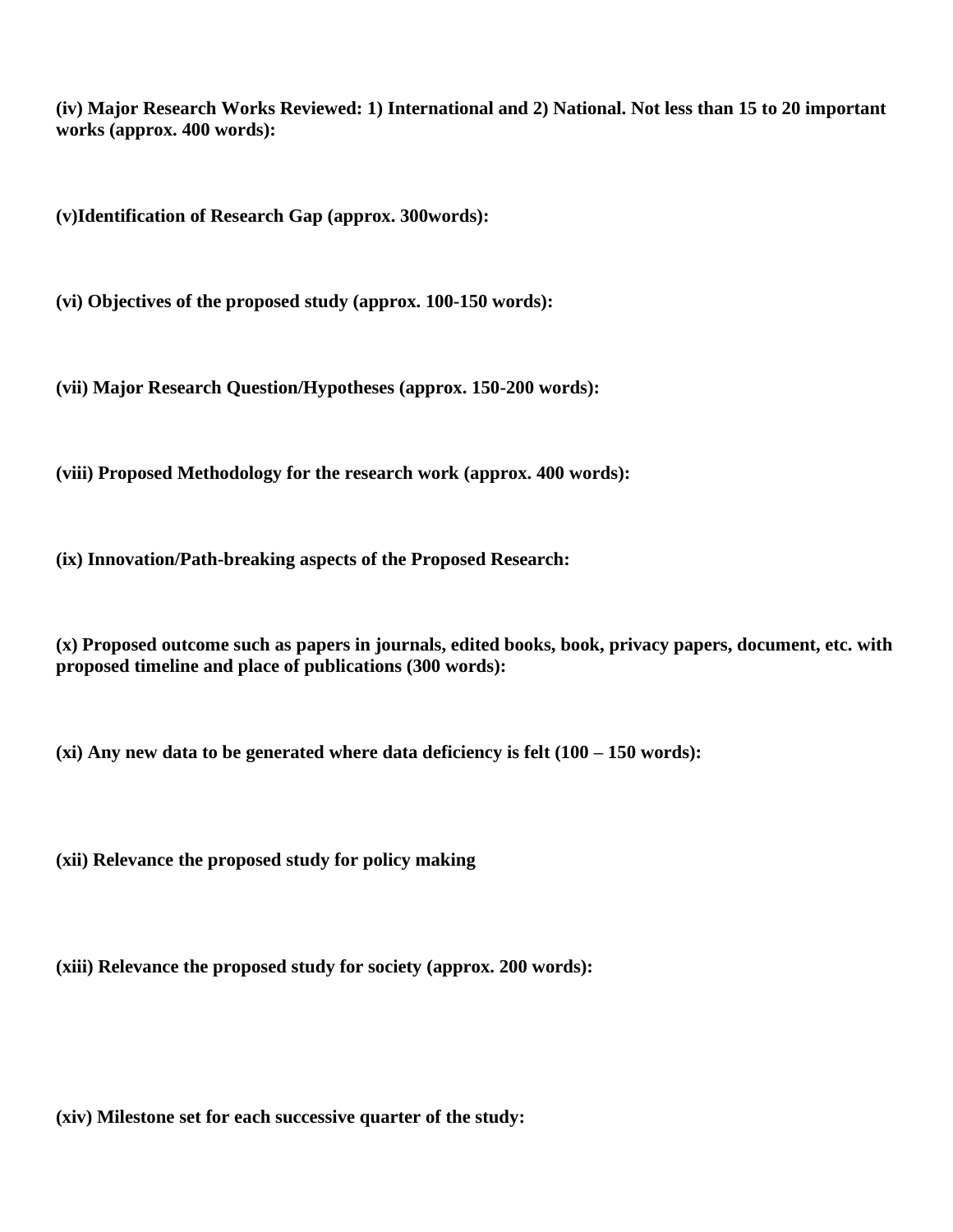#### **(xv) Budget and Duration: \* (Budget Guidelines in Annexure I)**

| (In Rs.) | Total grant expected under the scheme   Duration Proposed (maximum limit is 24 months) |
|----------|----------------------------------------------------------------------------------------|
|          |                                                                                        |
|          |                                                                                        |

**(xvi) Proposed budget study under expenditure heads with justification:**

**(xvii) Justification of different heads of budget (write in 30 words each):**

#### **Declaration**

- I am not a defaulter of any previous ICSSR grant.
- I hereby declared that: The Research Proposal and its contents are entirely original and as per the standard practice.
- I have not concealed any information in my fellowship application. If ICSSR finds any contrary information at any stage, it may cancel my fellowship out rightly and/or penalize

me as per ICSSR rules.

Place:

Declaration Date:

Signature:

## **Annexure Checklists**

- Forwarding letter from the Head of the affiliating Institution duly stamped and signed on the letter head.
- CV of all Researchers (PD and Co-PDs) with their signatures and consents in writing (Brief CVs, not more than two to three pages each).
- Self attested SC/ST certificate or certificate of disability issued by the competent authority, if required.

\*\*\*\*\*\*\*\*\*\*\*\*\*\*\*